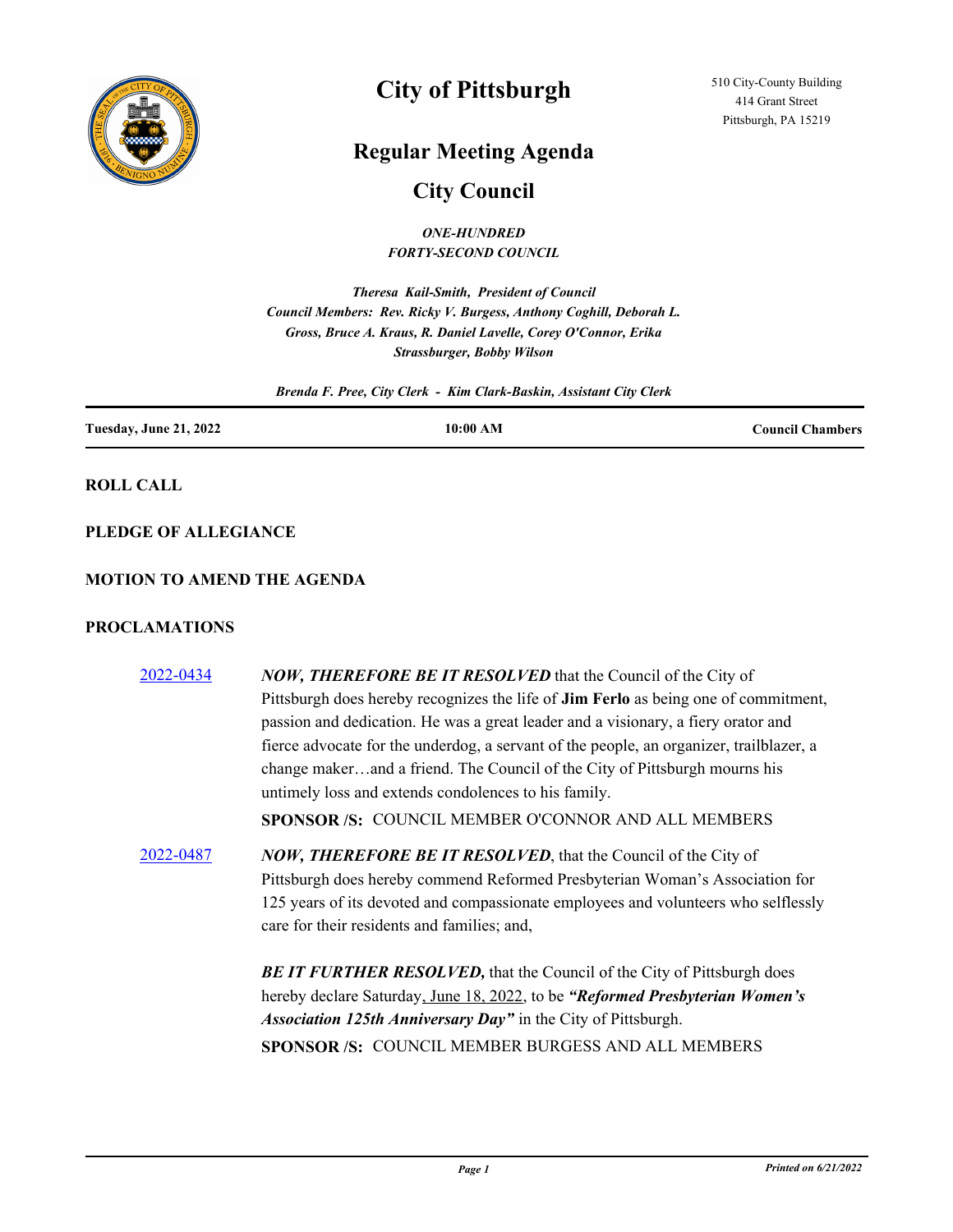| 2022-0488 | NOW, THEREFORE BE IT RESOLVED, that the Council of the City of                                                                                                                                                   |  |
|-----------|------------------------------------------------------------------------------------------------------------------------------------------------------------------------------------------------------------------|--|
|           | Pittsburgh does hereby recognize and commend Connie Wellons for her invaluable                                                                                                                                   |  |
|           | skills and accomplishments that helped shaped the City of Pittsburgh to be a city of                                                                                                                             |  |
|           | kindness and inclusion; and,                                                                                                                                                                                     |  |
|           | <b>BE IT FURTHER RESOLVED that the Council of the City of Pittsburgh does</b>                                                                                                                                    |  |
|           | hereby declare, Wednesday, June 22nd, 2022, to be "Connie Wellons Day" in the<br>City of Pittsburgh.                                                                                                             |  |
|           | SPONSOR /S: COUNCIL MEMBER KRAUS AND ALL MEMBERS                                                                                                                                                                 |  |
| 2022-0489 | <b>NOW THEREFORE IT BE RESOLVED, the Council of the City of Pittsburgh</b>                                                                                                                                       |  |
|           | does hereby celebrate June 23, 2022, to be the 50th anniversary of Title IX of the                                                                                                                               |  |
|           | Education Amendments of 1972; we see this involvement to be a commitment to                                                                                                                                      |  |
|           | increase the opportunities for all citizens and are excited for continuous growth.                                                                                                                               |  |
|           | SPONSOR /S: COUNCIL MEMBER STRASSBURGER, COUNCIL MEMBER                                                                                                                                                          |  |
|           | KAIL-SMITH, COUNCIL MEMBER GROSS AND ALL                                                                                                                                                                         |  |
|           | <b>MEMBERS</b>                                                                                                                                                                                                   |  |
| 2022-0490 | <b>NOW, THEREFORE BE IT RESOLVED, that the Council of the City of</b><br>Pittsburgh does hereby commend and thank Chief Scott Schubert for his tireless and<br>dedicated service to the City of Pittsburgh; and, |  |
|           | <b>BE IT FURTHER RESOLVED that the Council of the City of Pittsburgh does</b>                                                                                                                                    |  |

hereby declare, Tuesday, June 21, 2022 to be **"Chief Scott Schubert Day"** in the City of Pittsburgh.

**SPONSOR /S:** ALL MEMBERS

#### **PUBLIC COMMENTS**

#### **PRESENTATION OF PAPERS**

#### **COUNCILMAN REVEREND RICKY V. BURGESS PRESENTS:**

[2022-0470](http://pittsburgh.legistar.com/gateway.aspx?m=l&id=/matter.aspx?key=27867) Resolution authorizing the Mayor and Department of Parks and Recreation to enter on behalf of the City of Pittsburgh into an agreement or agreements with Allegheny County, Department of Human Services, for the City's operation of its Senior Community Centers. Said agreement or agreements shall be for a term of one year at no cost to the City with compensation to the City not to exceed SEVEN HUNDRED EIGHTY THREE THOUSAND and FOUR HUNDRED FIFTY DOLLARS and NO CENTS (\$783,450.00).

#### **COUNCILMAN ANTHONY COGHILL PRESENTS:**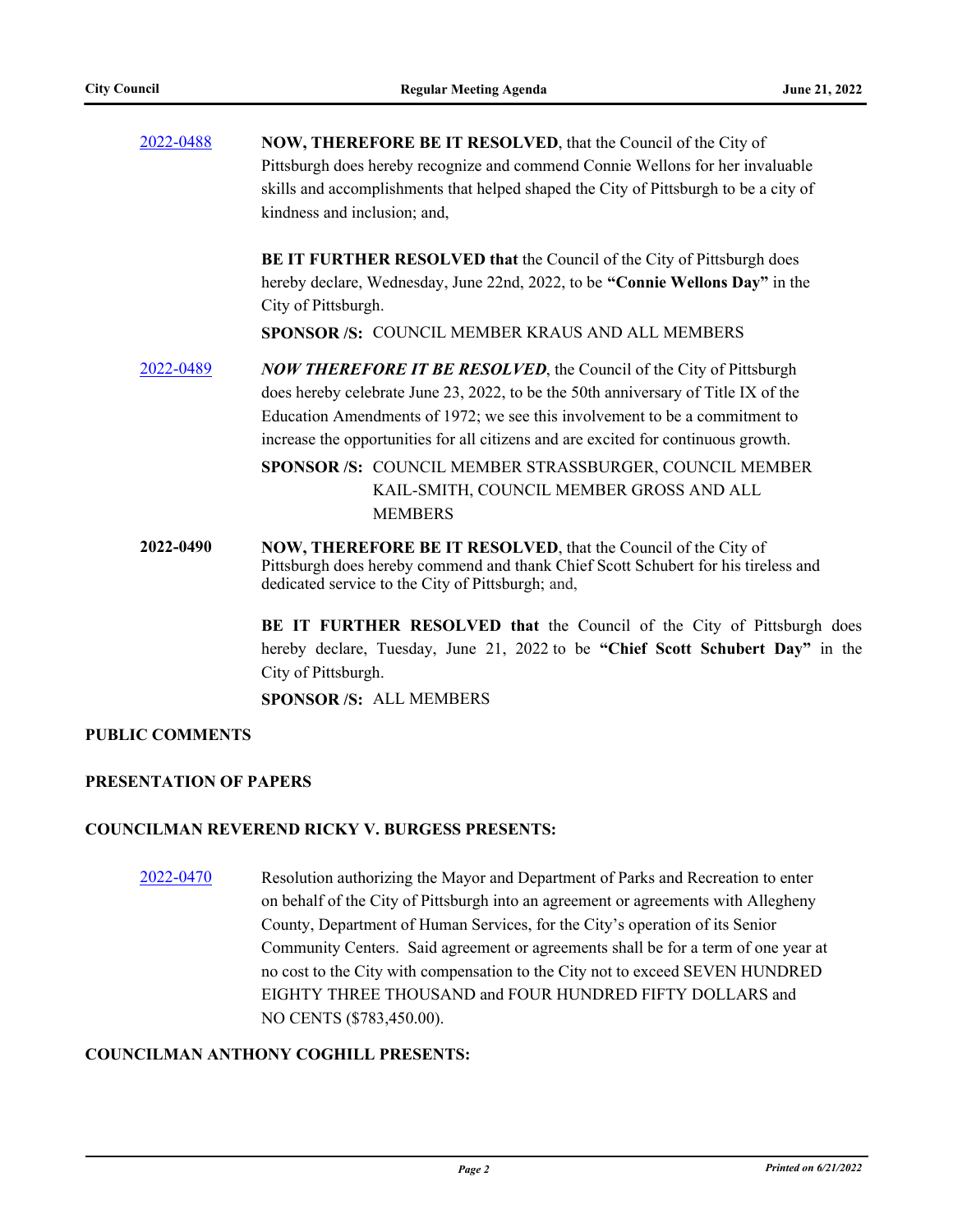| 2022-0471 | Resolution further amending Resolution No. 886 of 2021, effective December 27, 2021,<br>entitled "Resolution adopting and approving the 2022 Capital Budget and the 2022<br>Community Development Block Grant Program, and the 2022 through 2027 Capital<br>Improvement Program" by increasing HERRON AVENUE BRIDGE (TIP) by<br>\$391,000.                                                                                                                                                                                          |
|-----------|-------------------------------------------------------------------------------------------------------------------------------------------------------------------------------------------------------------------------------------------------------------------------------------------------------------------------------------------------------------------------------------------------------------------------------------------------------------------------------------------------------------------------------------|
| 2022-0472 | Resolution authorizing the Mayor of the City of Pittsburgh and the Department of<br>Mobility and Infrastructure to apply for a grant from the Redevelopment Authority of<br>Allegheny County's Active Allegheny Grant Program for planning around the<br>McClure Avenue and Woods Run Avenue connection in the amount of FIFTY<br>THOUSAND (\$50,000.00) dollars for this stated purpose.                                                                                                                                           |
| 2022-0473 | Resolution authorizing the Mayor of the City of Pittsburgh, and the Department of<br>Mobility and Infrastructure to enter into a professional services agreement with<br>Kimley-Horn for work on the City Wide Intelligent Transportation Systems Project at<br>a cost not to exceed Two Hundred Ninety-Nine Thousand Five Hundred and<br>Sixty-One Dollars (\$299,561.00).                                                                                                                                                         |
| 2022-0474 | Resolution providing for a Reimbursement Agreement with the Pennsylvania<br>Department of Transportation for costs associated with the Preliminary Design phase<br>of the Herron Ave Bridge Project; providing for the payment of the costs thereof, not<br>to exceed Three Hundred and Ninety One Thousand Dollars (\$391,000.00). This<br>resolution serves to authorize only the Reimbursement Agreement, at no cost to the<br>City of Pittsburgh. Future Resolutions will authorize the project specific service<br>agreements. |
| 2022-0475 | Resolution granting unto UNIVERSITY OF PITTSBURGH, their successors and<br>assigns, the privilege and license to construct, maintain and use at their own cost and<br>expense, (3) new shuttle shelters, to be located in front of Hillman Library, at 221<br>Schenley Drive, in the 4th Ward, 8th Council District of the City of Pittsburgh,<br>Pennsylvania.                                                                                                                                                                     |
| 2022-0476 | Resolution granting a vacation of an unopened portion of Bryant Street, laid out in the<br>Morningside Manor Plan of Lots, as recorded in P.B.V. 31 Pg. 2, in the 11th Ward,<br>6th Council District of the City of Pittsburgh.                                                                                                                                                                                                                                                                                                     |
| 2022-0477 | Resolution authorizing the Mayor and the Director of the Department of Parks and<br>Recreation and/or the Director of the Department of Public Works to enter into a<br>Community Partner Playground Contract with KaBOOM!, Inc. to collaborate in the<br>construction of a new playground at West Penn Park in Polish Hill.                                                                                                                                                                                                        |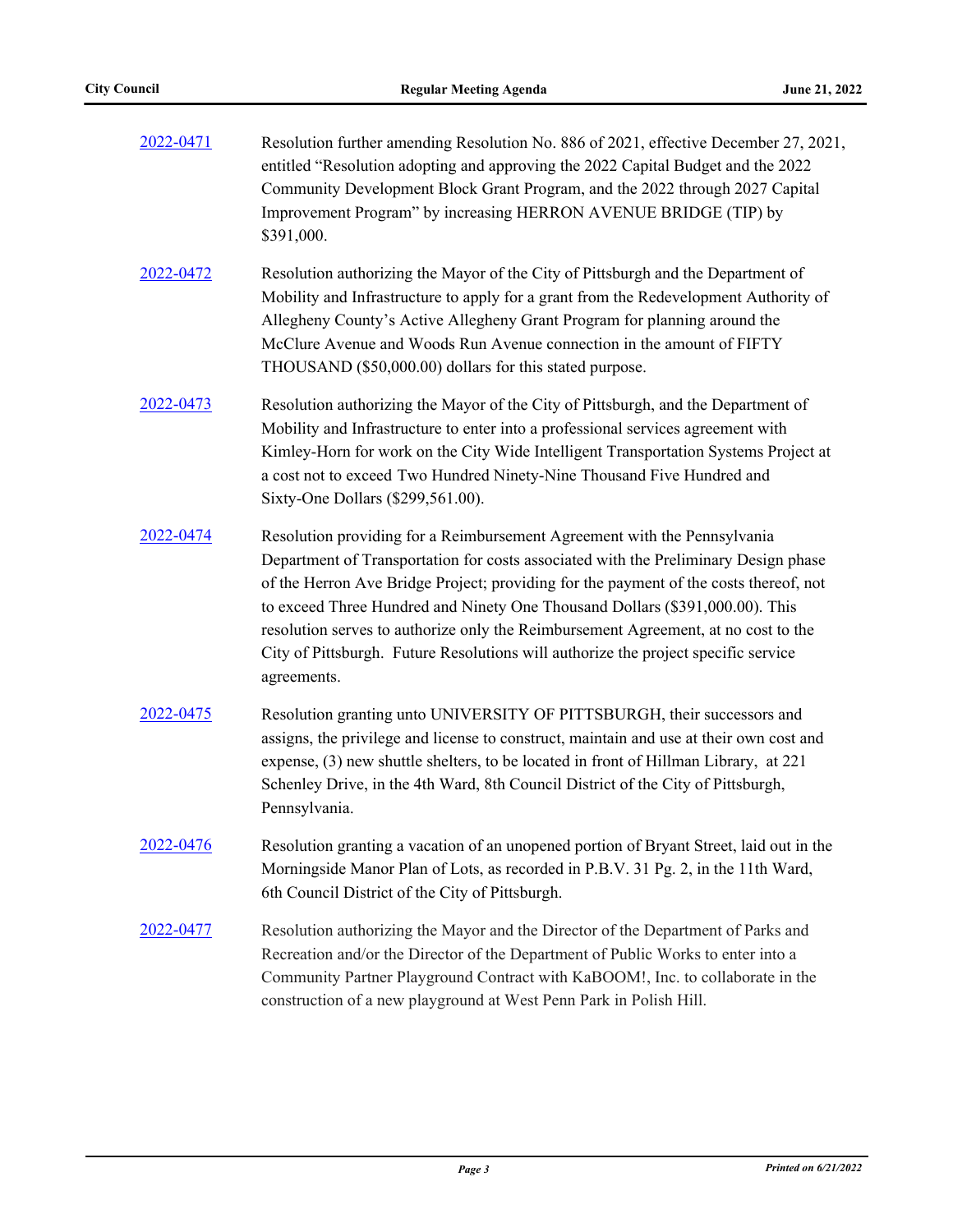[2022-0478](http://pittsburgh.legistar.com/gateway.aspx?m=l&id=/matter.aspx?key=27875) Resolution authorizing the Mayor of the City of Pittsburgh, and the Department of Public Works, to apply for a grant from Pennsylvania Department of Community and Economic Development's Greenways, Trails, and Recreation Program, for the Arsenal Park Phase I Construction Project. The grant proposal includes a request of \$250,000.00 with a local match of \$139,115.00, for a total project cost of THREE HUNDRED EIGHTY NINE THOUSAND ONE HUNDRED FIFTEEN (\$389,115.00) DOLLARS for this stated purpose.

#### **COUNCILMAN R. DANIEL LAVELLE PRESENTS:**

- [2022-0479](http://pittsburgh.legistar.com/gateway.aspx?m=l&id=/matter.aspx?key=27876) Resolution PROVIDING for the sale of certain property, acquired by the City of Pittsburgh at tax sales. ITEMS A and B: A: 507 W Jefferson, B: 1740 Eckert
- [2022-0480](http://pittsburgh.legistar.com/gateway.aspx?m=l&id=/matter.aspx?key=27877) Resolution PROVIDING for the conveyance by the City of Pittsburgh of certain property, having been placed for sale to adjoining property owners in conjunction with the City of Pittsburgh Side Yard Program. ITEMS A through T: A: 615 Devilliers, B: 0 Lombard, C: 4902 Rosetta, D: 5447 Rosetta, E: 5445 Hillcrest, F: 1116 N Murtland, G: 7110 Race, H: 7432 Race, I: 714 Naylor, J: 502 Winterburn, K: 5008 Glenwood, L: 22 Exeter, M: 111 Conniston, N: 218 Hallock, O: 533 Griffin, P: 1232 Sunday, Q: 1318 Warner, R: 2802 Perrysville, S: 910 Reiss, T: 426 Jucunda

#### **COUNCILMAN COREY O'CONNOR PRESENTS:**

- [2022-0481](http://pittsburgh.legistar.com/gateway.aspx?m=l&id=/matter.aspx?key=27878) Resolution authorizing the Mayor and Director of Public Safety to enter on behalf of the City of Pittsburgh into a Lease Agreement or Agreements with the Community College of Allegheny County (CCAC) for the property located at 900 and 918 N. Lincoln Avenue, Pittsburgh, PA 15233. The Lease Agreement or Agreement(s) shall be at a cost not to exceed Two Million One-Hundred Forty-Seven Thousand Eight-Hundred Eighty-Six Dollars and Twenty-Four Cents (\$2,147,886.24). *(Waiver of Rule 8 Requested)*
- [2022-0482](http://pittsburgh.legistar.com/gateway.aspx?m=l&id=/matter.aspx?key=27879) Resolution authorizing the issuance of a warrant in favor of Jack Lafferty's Truck Parts, Inc., 3120 Smallman Street, Pittsburgh, PA 15201, in an amount not to exceed THIRTEEN THOUSAND, FOUR HUNDRED THIRTY NINE DOLLARS AND TWENTY-FIVE CENTS (\$13,439.25), for upfitting of a vehicle for the Auto Squad.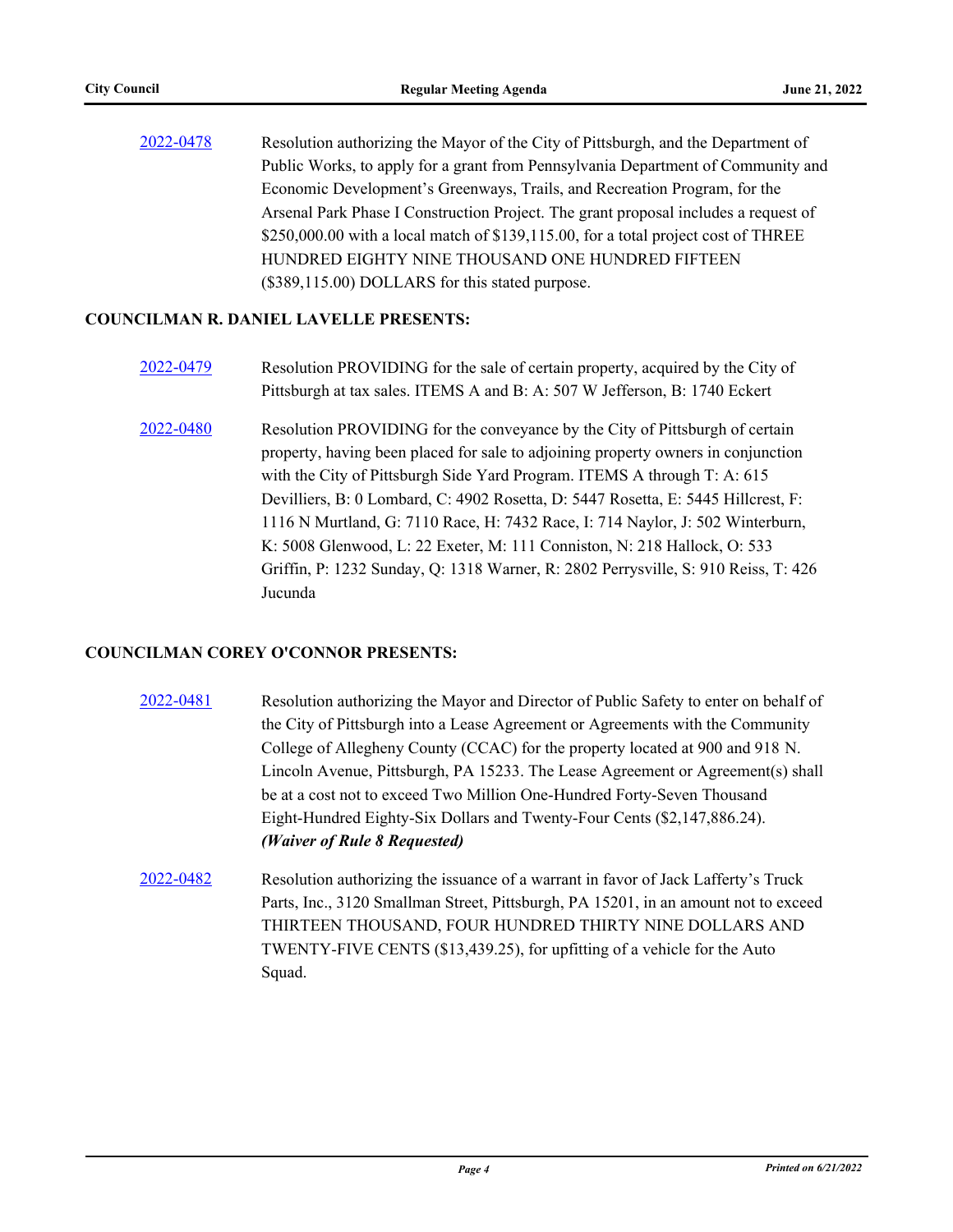[2022-0483](http://pittsburgh.legistar.com/gateway.aspx?m=l&id=/matter.aspx?key=27880) Resolution authorizing the Mayor and the Director of the Department of Public Safety to enter into a Data Sharing Agreement with the Bloomberg School of Public Health housed within Johns Hopkins University to engage in a process and outcome evaluation of the Office of Community Health & Safety's Prehospital Buprenorphine program, which agreement shall be at no cost to the City.

#### **COUNCILMAN BOBBY WILSON PRESENTS:**

[2022-0484](http://pittsburgh.legistar.com/gateway.aspx?m=l&id=/matter.aspx?key=27881) Resolution amending Resolution No. 729 of 2021, authorizing an Agreement(s) and Contract(s) with Bromberg  $\&$  Associates LLC for effective communication services by authorizing funding for additional services within the scope of the contract at a cost not to exceed \$178,976.00.

#### **COUNCILWOMAN THERESA KAIL-SMITH PRESENTS:**

- [2022-0485](http://pittsburgh.legistar.com/gateway.aspx?m=l&id=/matter.aspx?key=27882) Resolution further amending and supplementing Resolution 539 of 2016, as amended, entitled "authorizing the Mayor, City Clerk and/or Director of the Department of Innovation and Performance to enter into a Contract or Contracts or Agreement or Agreements with Granicus, Inc., for software upgrades, server hosting services and annual maintenance of Legistar agenda management and video streaming" in order to extend the contract an additional 12 months, for an additional cost of \$60,935.03 *(Waiver of Rule 8 Requested)* **SPONSOR /S:** COUNCIL MEMBER KAIL-SMITH
- [2022-0486](http://pittsburgh.legistar.com/gateway.aspx?m=l&id=/matter.aspx?key=27883) Resolution appointing Arthur Balthrop to serve as a member of the Pittsburgh Equal Opportunity Review Commission for a term to expire May 31st, 2024.

#### **UNFINISHED BUSINESS**

#### **REPORTS OF COMMITTEE - FINAL ACTION**

#### **COUNCILMAN R. DANIEL LAVELLE PRESENTS COMMITTEE ON FINANCE AND LAW**

[2022-0466](http://pittsburgh.legistar.com/gateway.aspx?m=l&id=/matter.aspx?key=27863) Report of the Committee on Finance and Law for June 15, 2022 with an Affirmative Recommendation. [2022-0407](http://pittsburgh.legistar.com/gateway.aspx?m=l&id=/matter.aspx?key=27790) Resolution authorizing the City to accept a payment of Thirty Thousand Dollars and No/100 (\$30,000.00) from PrimeGov Solutions, as amicable resolution of a contract dispute. *(Executive Session held 6/14/22)*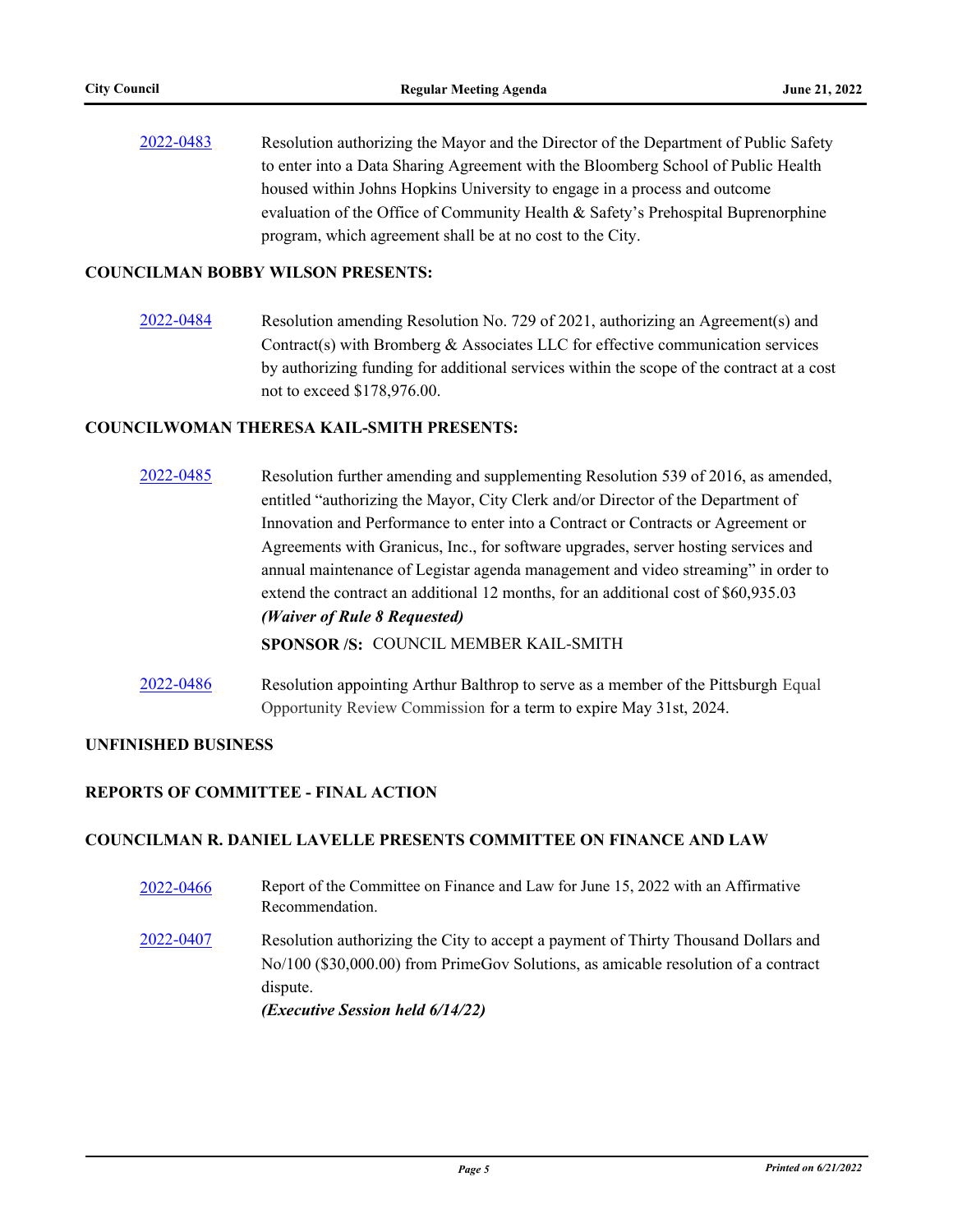| Resolution providing for an Agreement or Agreements with Center for Hearing $\&$<br>Deaf Services, Inc. and Global Wordsmiths for the purposes of providing language<br>accessibility and communication services in an amount not to exceed Sixty Thousand                                                                                                                                                                                                 |
|------------------------------------------------------------------------------------------------------------------------------------------------------------------------------------------------------------------------------------------------------------------------------------------------------------------------------------------------------------------------------------------------------------------------------------------------------------|
| Dollars (\$60,000.00).                                                                                                                                                                                                                                                                                                                                                                                                                                     |
| Resolution authorizing the Mayor and the Director of the Office of Management and<br>Budget to pay membership dues to University of Pittsburgh's CONNECT program<br>for three years at a cost not to exceed Fifteen Thousand Dollars (\$15,000.00)<br>annually.                                                                                                                                                                                            |
| Resolution authorizing, pursuant to Chapter 166 of the City Code ("Donation of City<br>Personal Property"), the Mayor and the Director of the Department of Innovation &<br>Performance, to donate personal property valued at ninety-two thousand six hundred<br>thirty-nine dollars (\$92,639) to Computer Reach.                                                                                                                                        |
| Resolution requesting and authorizing the Mayor, the Director of the Department of<br>Management and Budget (OMB) and the Directors of the Departments of Finance<br>and Public Works to explore entering into an agreement or agreements with the<br>Center for Employment Opportunities to establish an a program providing<br>employment opportunities for individuals recently returned home from incarceration.<br>SPONSOR /S: COUNCIL MEMBER BURGESS |
|                                                                                                                                                                                                                                                                                                                                                                                                                                                            |

### **COUNCILMAN COREY O'CONNOR PRESENTS COMMITTEE ON PUBLIC SAFETY SERVICES**

- [2022-0467](http://pittsburgh.legistar.com/gateway.aspx?m=l&id=/matter.aspx?key=27864) Report of the Committee on Public Safety Services for June 15, 2022 with an Affirmative Recommendation.
- [2022-0453](http://pittsburgh.legistar.com/gateway.aspx?m=l&id=/matter.aspx?key=27848) Resolution amending Resolution No. 358 of 2021, which authorized the Mayor and the Director of the Department of Public Safety to enter into an Amended Agreement or Agreements with Pittsburgh Public Safety Supply, Inc. for the provision of uniforms, duty equipment and related tailoring and embroidering services for the Department of Public Safety, by extending the term for one additional year.
- [2022-0454](http://pittsburgh.legistar.com/gateway.aspx?m=l&id=/matter.aspx?key=27849) Resolution authorizing the Mayor and the Director of the Department of Public Safety, on behalf of the City of Pittsburgh, to enter into a professional services agreement with Pennsylvania Resources Council for waste management services in conjunction with the City of Pittsburgh's Independence Day Festival at an amount not to exceed SEVEN THOUSAND FIVE HUNDRED DOLLARS AND NO CENTS (\$7,500.00).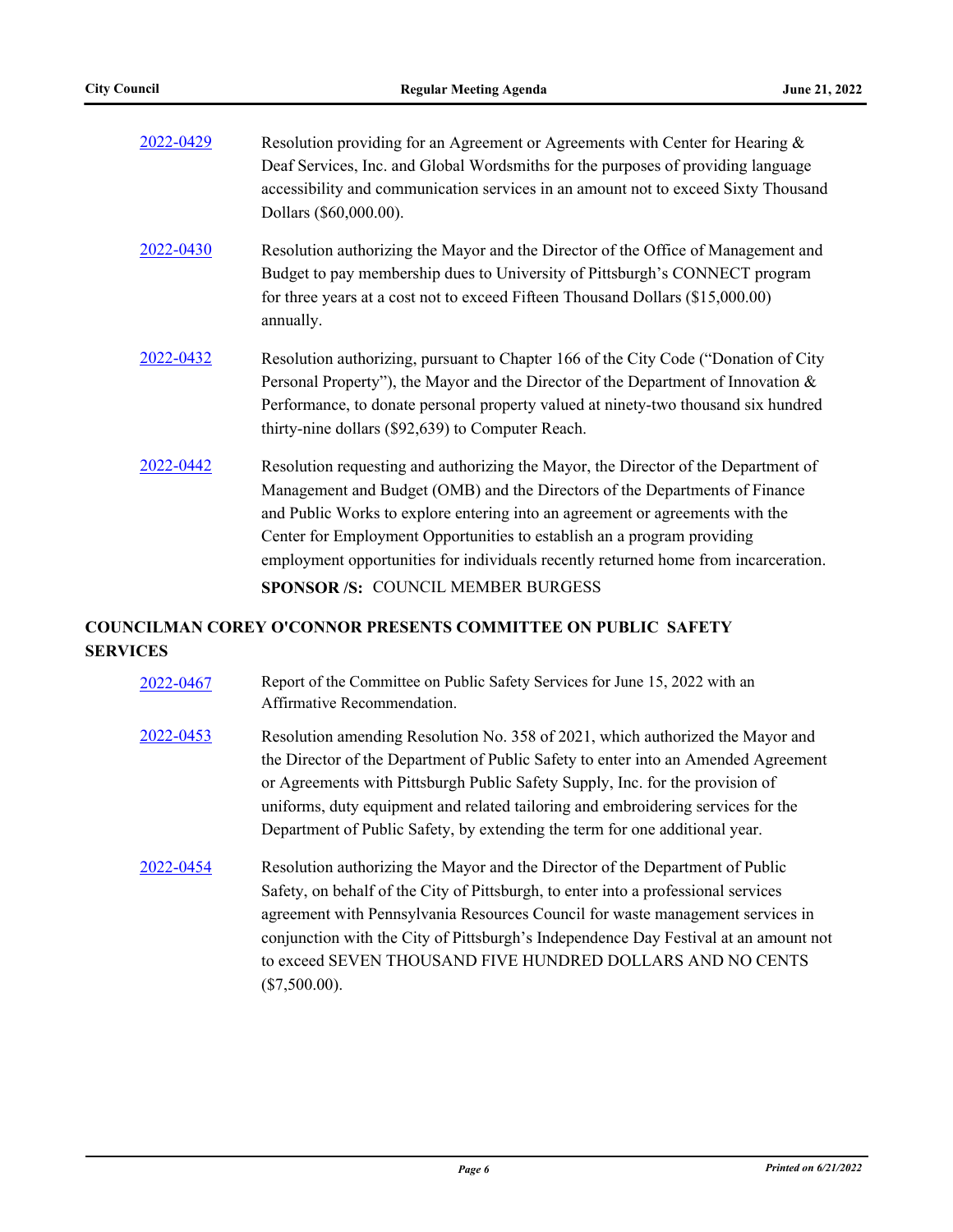[2022-0455](http://pittsburgh.legistar.com/gateway.aspx?m=l&id=/matter.aspx?key=27850) Resolution authorizing the Mayor and the Director of the Department of Public Safety, on behalf of the City of Pittsburgh, to enter into a professional services agreement with Zambelli Fireworks Manufacturing Co., for the display of a fireworks show in conjunction with the City of Pittsburgh's Independence Day Festival at an amount not to exceed SIXTY-SEVEN THOUSAND THREE HUNDRED SEVENTY-FIVE DOLLARS (\$67,375).

#### **COUNCILMAN ANTHONY COGHILL PRESENTS COMMITTEE ON PUBLIC WORKS**

- [2022-0468](http://pittsburgh.legistar.com/gateway.aspx?m=l&id=/matter.aspx?key=27865) Report of the Committee on Public Works for June 15, 2022 with an Affirmative Recommendation.
- [2022-0427](http://pittsburgh.legistar.com/gateway.aspx?m=l&id=/matter.aspx?key=27810) Resolution authorizing the Mayor and the Director of the Department of Public Works, to enter into an Agreement or Agreements, or the use of existing Agreements, between the City of Pittsburgh and 1) Juliandra Jones, 2) Najja Moon, 3) Camerin Nesbit, and 4) Mikael Owunna, for the creation and installation of public art at Homewood Park, at a total cost not to exceed One Hundred Twenty Thousand (\$120,000.00) Dollars.

#### **COUNCILMAN BOBBY WILSON PRESENTS COMMITTEE ON LAND USE & ECONOMIC DEVELOPMENT**

- [2022-0469](http://pittsburgh.legistar.com/gateway.aspx?m=l&id=/matter.aspx?key=27866) Report of the Committee on Land Use and Economic Development for June 15, 2022 with an Affirmative Recommendation. [2022-0291](http://pittsburgh.legistar.com/gateway.aspx?m=l&id=/matter.aspx?key=27660) Resolution approving a Conditional Use Application under the Pittsburgh Code, Title Nine, Zoning, Article IV, Chapter 910, Section 910.01.D.1 to Meyer, Unkovic & Scott on behalf of 300 SIXTH AVENUE PROPERTY LLC, for the transfer of Development Rights involving 33 dwelling units from 130-160 5th Avenue, (Block and Lot 1-D-150), zoned "GT-A" Golden Triangle Subdistrict A, and 5 dwelling units from 417 Wood Street, (Block and Lot 1-H-195), zoned "GT-A" Golden Triangle Subdistrict A, to 300 6th Avenue (Block and Lot 2-A-85, 2-A-85-1, 2-A-85-2) , zoned "GT-A" Golden Triangle Subdistrict A, 1st Ward, Council District No. 6. *(Public Hearing held 6/8/2022)* [2022-0433](http://pittsburgh.legistar.com/gateway.aspx?m=l&id=/matter.aspx?key=27816) Resolution authorizing the Mayor and the Director of City Planning to enter into a
- Professional Services Agreement with McKay Lodge Conservation Laboratory for conservation and preparation services for the Virgil Cantini Mural relocation project for an amount not to exceed Three Hundred Fifty-One Thousand and Ninety-Three Dollars (\$351,093.00).

#### **MOTIONS AND RESOLUTIONS**